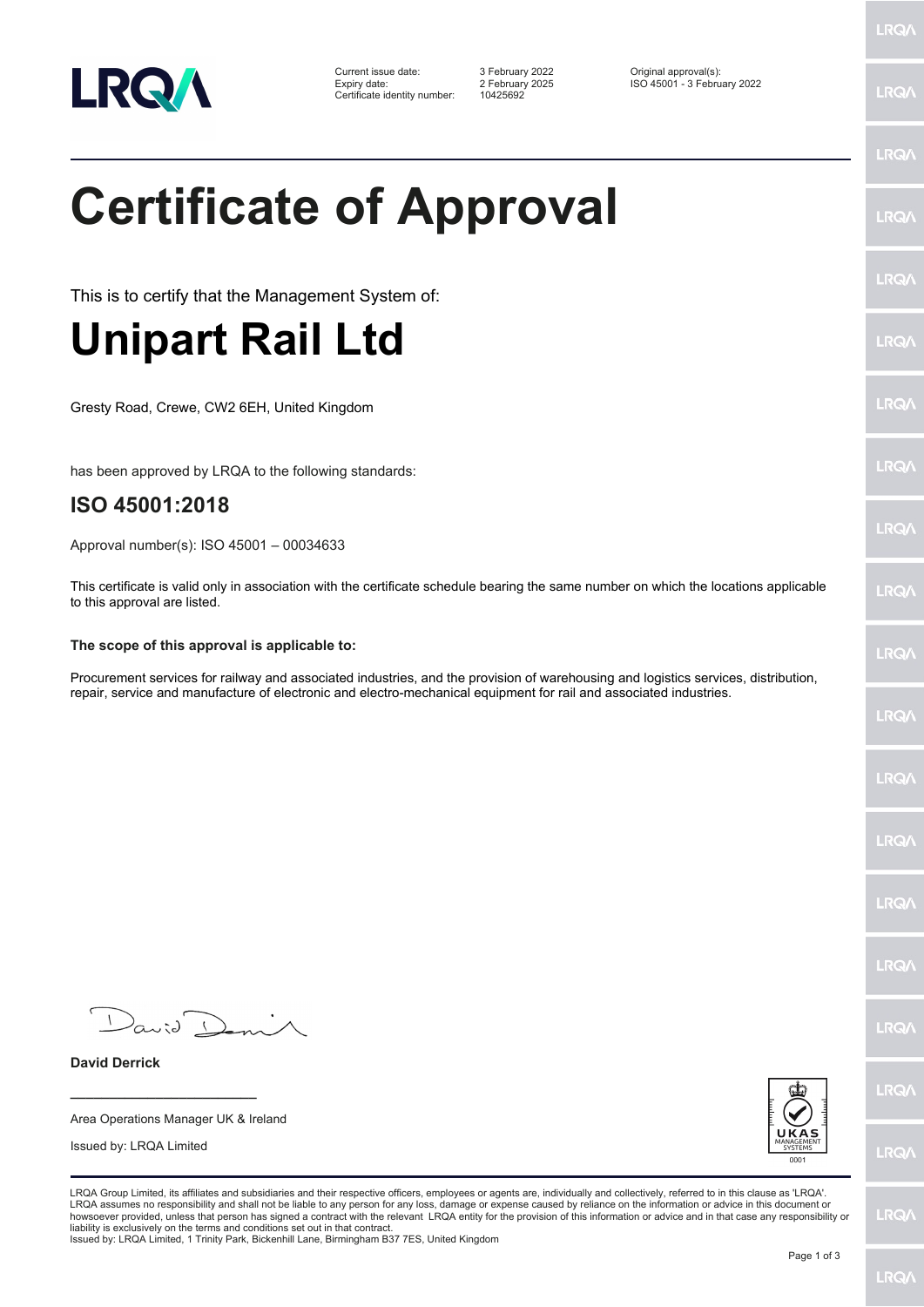

**LRQA** 

Certificate identity number: 10425692

| Location                                                                                                               | <b>Activities</b>                                                                                                                                                                                                                                                                   | <b>LRQ/</b>  |
|------------------------------------------------------------------------------------------------------------------------|-------------------------------------------------------------------------------------------------------------------------------------------------------------------------------------------------------------------------------------------------------------------------------------|--------------|
|                                                                                                                        |                                                                                                                                                                                                                                                                                     |              |
| Gresty Road, Crewe, CW2 6EH, United Kingdom                                                                            | ISO 45001:2018<br>Procurement services for railway and associated<br>industries, and the provision of warehousing and logistics<br>services, distribution, repair, service and manufacture of<br>electronic and electro-mechanical equipment for rail and<br>associated industries. | <b>LRQA</b>  |
|                                                                                                                        |                                                                                                                                                                                                                                                                                     | <b>LRQA</b>  |
| Westcode, Porte Marsh Industrial Estate, Carnegie Rd, Calne,<br>SN11 9PS, United Kingdom                               | ISO 45001:2018<br>Procurement services for railway and associated<br>industries, and the provision of warehousing and logistics<br>services, distribution, repair, service and manufacture of<br>electronic and electro-mechanical equipment for rail and<br>associated industries. | <b>LRQ/\</b> |
|                                                                                                                        |                                                                                                                                                                                                                                                                                     | <b>LRQA</b>  |
| Balby Carr Bank, Jupiter House, First Point, Doncaster, DN4<br>5JQ, United Kingdom                                     | ISO 45001:2018<br>Procurement services for railway and associated<br>industries, and the provision of warehousing and logistics<br>services, distribution, repair, service and manufacture of<br>electronic and electro-mechanical equipment for rail and<br>associated industries. | <b>LRQA</b>  |
|                                                                                                                        |                                                                                                                                                                                                                                                                                     |              |
|                                                                                                                        |                                                                                                                                                                                                                                                                                     | <b>LRQ/\</b> |
| <b>Unipart Warehouse &amp; Distribution Centre</b><br>Hexthorpe Road, Hexthorpe, Doncaster, DN4 0DB,<br>United Kingdom | ISO 45001:2018<br>Procurement services for railway and associated<br>industries, and the provision of warehousing and logistics<br>services, distribution, repair, service and manufacture of<br>electronic and electro-mechanical equipment for rail and<br>associated industries. | <b>LRQA</b>  |
|                                                                                                                        |                                                                                                                                                                                                                                                                                     | <b>LRQA</b>  |
| Samuel Jones, 21 Ashton Close, Beaumont Leys, Leicester,<br>LE4 2BQ, United Kingdom                                    | ISO 45001:2018<br>Procurement services for railway and associated<br>industries, and the provision of warehousing and logistics<br>services, distribution, repair, service and manufacture of<br>electronic and electro-mechanical equipment for rail and<br>associated industries. | <b>LRQ/</b>  |
|                                                                                                                        |                                                                                                                                                                                                                                                                                     | <b>LRQ/</b>  |
|                                                                                                                        |                                                                                                                                                                                                                                                                                     | <b>LRQ/</b>  |
|                                                                                                                        |                                                                                                                                                                                                                                                                                     | <b>LRQ/</b>  |
|                                                                                                                        |                                                                                                                                                                                                                                                                                     |              |
|                                                                                                                        |                                                                                                                                                                                                                                                                                     | <b>LRQA</b>  |
|                                                                                                                        | 0001                                                                                                                                                                                                                                                                                | <b>LRQA</b>  |

LRQA Group Limited, its affiliates and subsidiaries and their respective officers, employees or agents are, individually and collectively, referred to in this clause as 'LRQA'. LRQA<br>provided, unless that person has signed

**LRQA**